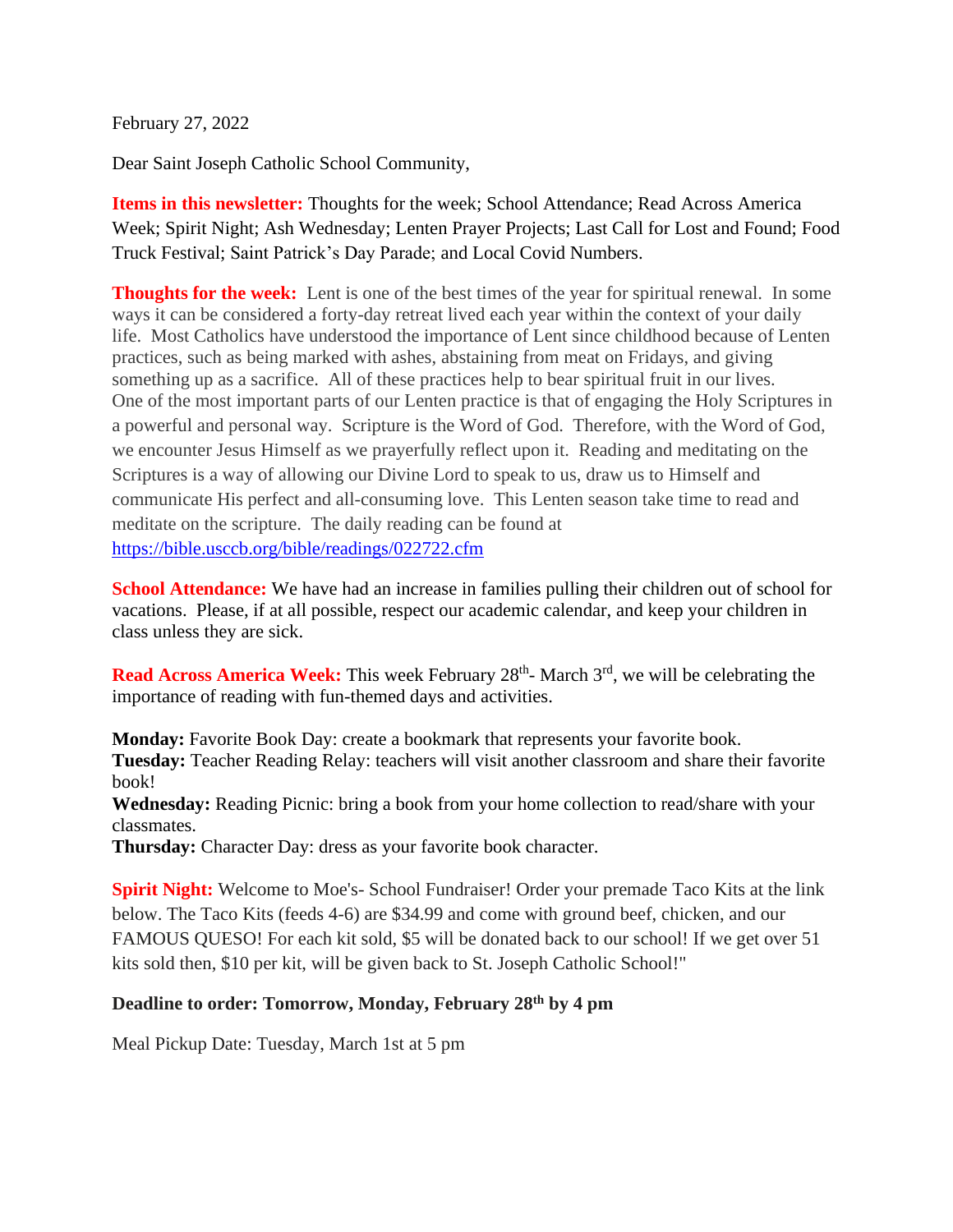Delivery: St. Joseph Catholic School- the truck will be parked in front of the school. To not interfere with extended care student pickup, we ask that you park on Devine Street and walk up to the truck for meal pick-up.

Feed the family and help fund our school! Click the link to pre-order your kit:

<https://form.jotform.com/220453898182160>

Ash Wednesday: The school will celebrate Ash Wednesday at 9am on Wednesday, March 2<sup>nd</sup>. Parents are welcome to join us for Mass. Parents are asked to sit in the last 3-5 rows in the back of the Church. All students and parents must wear a mask at school Masses.

Other Ash Wednesday services at SJCS are at 7:30 AM; 12:15 PM; and 6:00 PM; (The 12:15 PM Mass will be livestreamed on the Church's YouTube Channel. Drive-Thru Distribution will be available from 3:30 - 4:30 PM under the overhang of the Ministries & Administration Building for those who viewed our Ash Wednesday Mass via livestream. Traffic cones will be set up to direct cars.) If attending the 7:30 AM Mass, please do NOT park in front of the church on Devine Street, as it will affect carpool for the school. And please note that when parking in the MAB lot please use the crosswalks at the corner intersections. Parking in the school parking lot will ONLY be available for the 6 PM Mass

Lenten Prayer Projects: Lent begins on Wednesday, March 2<sup>nd</sup> with Ash Wednesday. Daily Mary's Children will start that day and will meet each day until Friday, April  $8<sup>th</sup>$ . All students and parents are invited to join this Lenten prayer group. All students and staff will be participating in the Stations of the Cross on Tuesdays and Wednesdays during Lent. The 1st Stations of the Cross will be Tuesday, March  $8<sup>th</sup>$ , and continuing each Tuesday and Wednesday during Lent that school is in session. Each day a different grade level will be leading the stations.

Last Call for Lost and Found: At the end of the school day tomorrow, we will be cleaning out the Lost and Found, sending home any items with names in them, and moving the rest to storage for the used uniform sale or donating non uniform items to charity. We currently have several water bottles, lunch boxes, a batting helmet, a pair of boots, and a dance bag among the many things in the bin. If you are still missing any items, please tell your child to check the bin **tomorrow** during the school day.

**Feast of Saint Joseph Food Truck Festival:** Saint Joseph Catholic School will be hosting a Food Truck Festival in honor of the Feast of Saint Joseph. The event will be held Friday, March 18th from 5:00 pm to 8:00 pm on the blacktop behind the school. Food will be available to purchase from Moctezumas, Cafe Strudel, The Haute Dog Lady, and The Chillin Cow. Monsignor Harris is offering a dispensation from the Lenten requirement to abstain from meat on Fridays for all those who attend the event. We will also have meatless options available. We hope that you will make plans to join us!